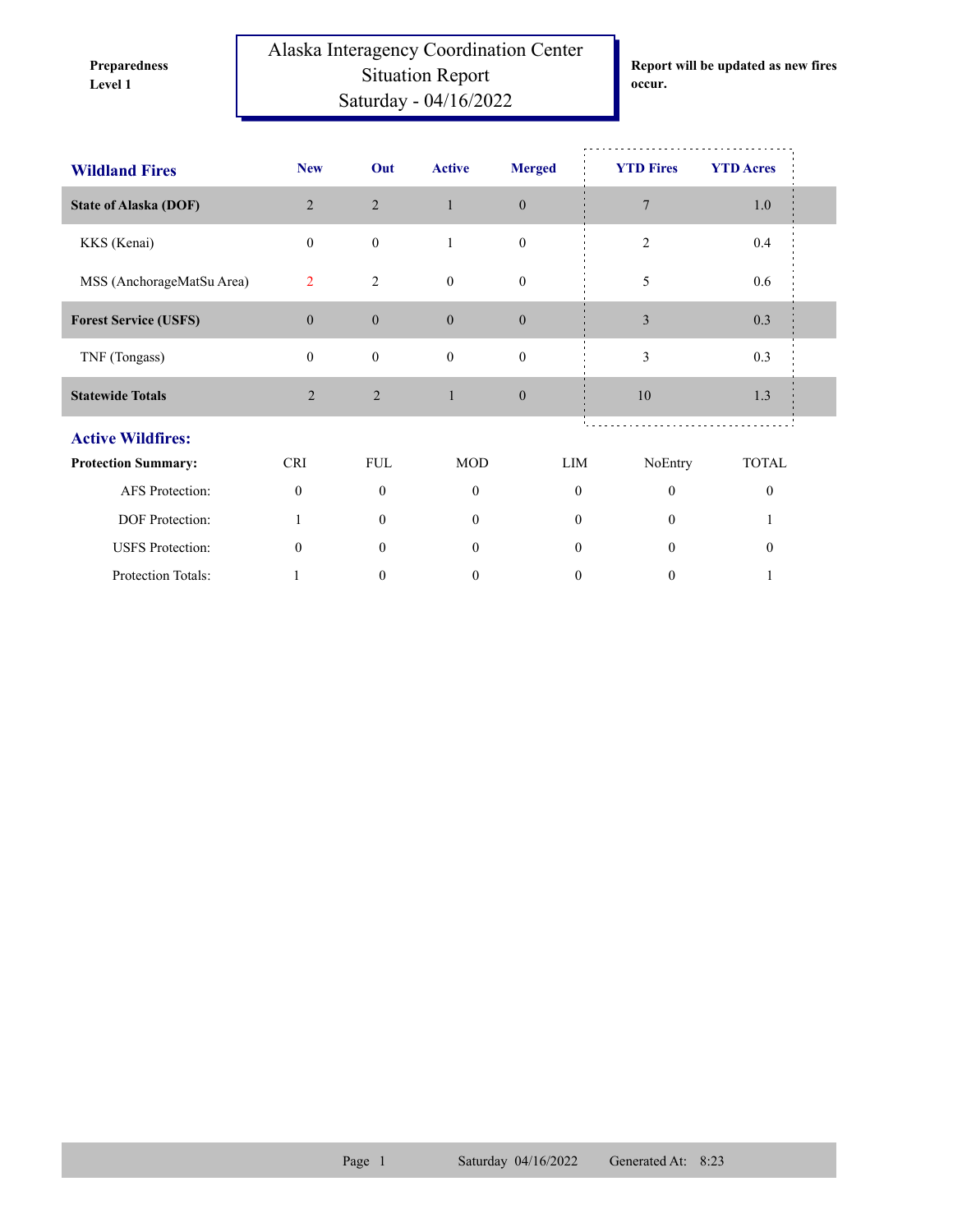| <b>Active Fires Status Summary</b> |
|------------------------------------|
|------------------------------------|

|                         | Staffed           |                     |                   | Unstaffed           |  |
|-------------------------|-------------------|---------------------|-------------------|---------------------|--|
|                         | Contained $(S/C)$ | Uncontained $(S/U)$ | Contained $(U/C)$ | Uncontained $(U/U)$ |  |
| AFS Protection:         |                   |                     |                   |                     |  |
| <b>DOF</b> Protection:  | 0                 |                     |                   |                     |  |
| <b>USFS</b> Protection: |                   |                     |                   |                     |  |
| Status Totals:          | O                 |                     |                   |                     |  |

| <b>Active Fires Acreage Summary</b> |                   |                |  |
|-------------------------------------|-------------------|----------------|--|
|                                     | Acres             | Acreage Change |  |
| 2 New                               | 0.3               |                |  |
| Monitor                             | 0.3               | 0.0            |  |
| 3 Prescribed                        | 15.1              |                |  |
| 6 Fires                             | Total Acres: 15.7 |                |  |

## **Prescribed Fires**

|                                 | <b>YTD</b> Fires | YTD Acres | <b>New</b> | Active | Out Yesterday |
|---------------------------------|------------------|-----------|------------|--------|---------------|
| National Park Service           |                  | (0, 1)    |            |        |               |
| State of Alaska                 |                  | 0.1       |            |        |               |
| U.S. Forest Service             |                  | 14.0      |            |        |               |
| <b>Fuels Management Totals:</b> |                  | 15.1      |            |        |               |

|        |           | <b>Cause Summary For All Fires (Includes Merged Fires But Not Prescribed Fires)</b> |  |
|--------|-----------|-------------------------------------------------------------------------------------|--|
|        | Human: 10 | 1.3 Acres                                                                           |  |
| Total: | 10        | 1.3 Acres                                                                           |  |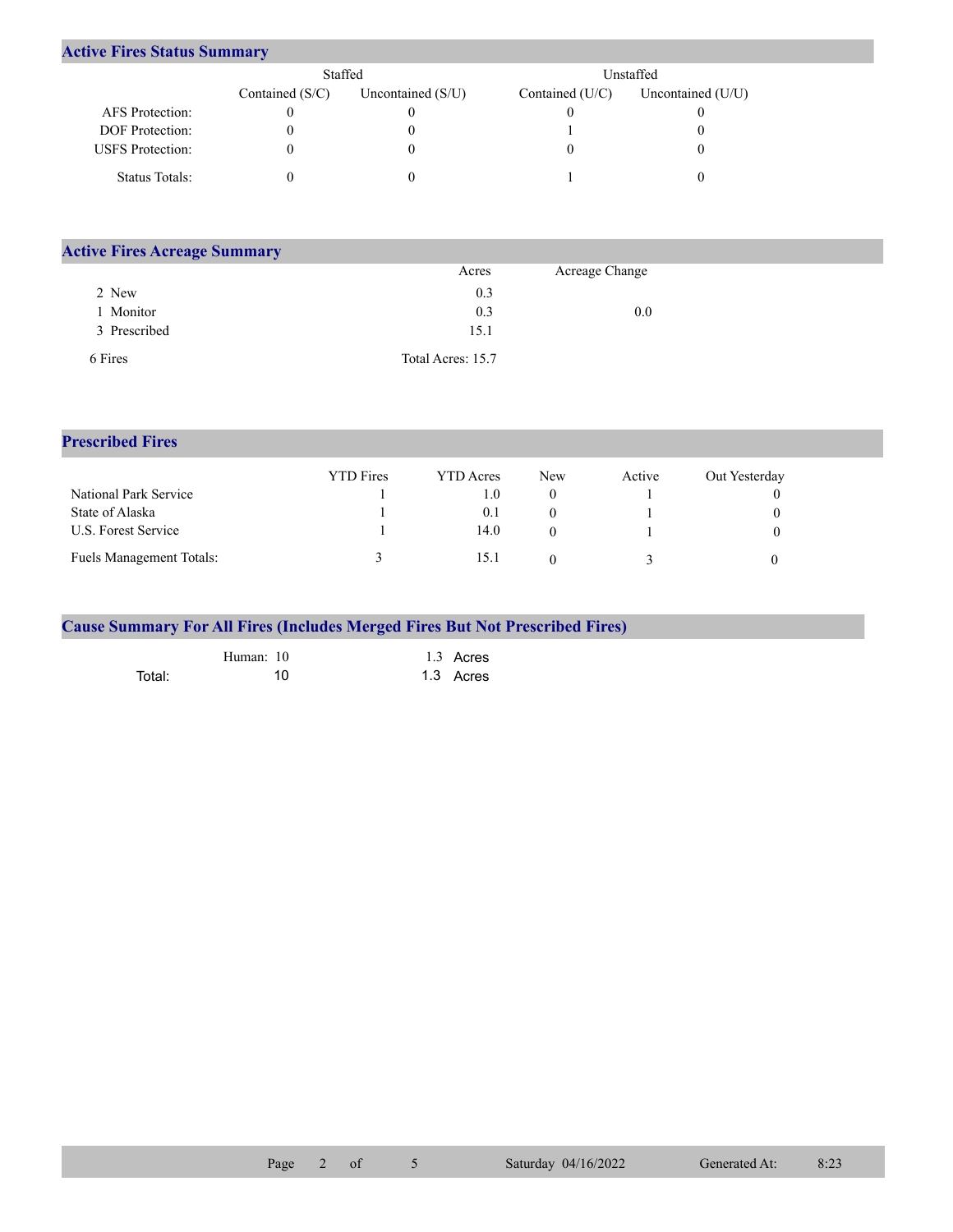| <b>New</b>                                                                                                                                                                                                                  |              | Count: $2 \overline{ }$                                   |                              | Acres: $0.3$ |                                                             |                          |                  |  |
|-----------------------------------------------------------------------------------------------------------------------------------------------------------------------------------------------------------------------------|--------------|-----------------------------------------------------------|------------------------------|--------------|-------------------------------------------------------------|--------------------------|------------------|--|
| Daily Report From: 04/15                                                                                                                                                                                                    |              |                                                           |                              |              |                                                             | $0.2$ Acreage On $04/15$ |                  |  |
| 201011                                                                                                                                                                                                                      |              | Lat: $61\,33.9500$<br>Lon: $14907.0300$<br>Owner: Private | Status: Out $04/15$<br>Unit: |              | Acres: $0.2$<br>Start Date: $04/15$<br><b>AKPRI-Private</b> | Area: MSS                | Option: Critical |  |
| 011                                                                                                                                                                                                                         |              | Name: Outer Springer Loop                                 |                              |              |                                                             | Cause:                   | Human            |  |
| 911 dispatch paged out a structure fire, Forestry unit responded to monitor for wildland exposure. Forestry extinguished<br>extension into the wildland from structure and called the fire out.<br>Daily Report From: 04/15 |              |                                                           |                              |              |                                                             | $0.1$ Acreage On $04/15$ |                  |  |
|                                                                                                                                                                                                                             |              | Lat: $61\,33.2595$                                        | Status: Out $04/15$          |              | Acres: $0.1$                                                |                          | Option: Critical |  |
| 201010                                                                                                                                                                                                                      | Owner: State | Lon: $149$ 12.6671                                        | Unit:                        |              | Start Date: $04/15$<br><b>AKPRS-AK DNR-Div. Parks</b>       | Area: MSS                |                  |  |

Forestry personnel came across a smoldering area along a lake side trail. Resource on scene extinguished the fire and called it out.

Name: **Triangle Lake**

**010**

Cause: **Human**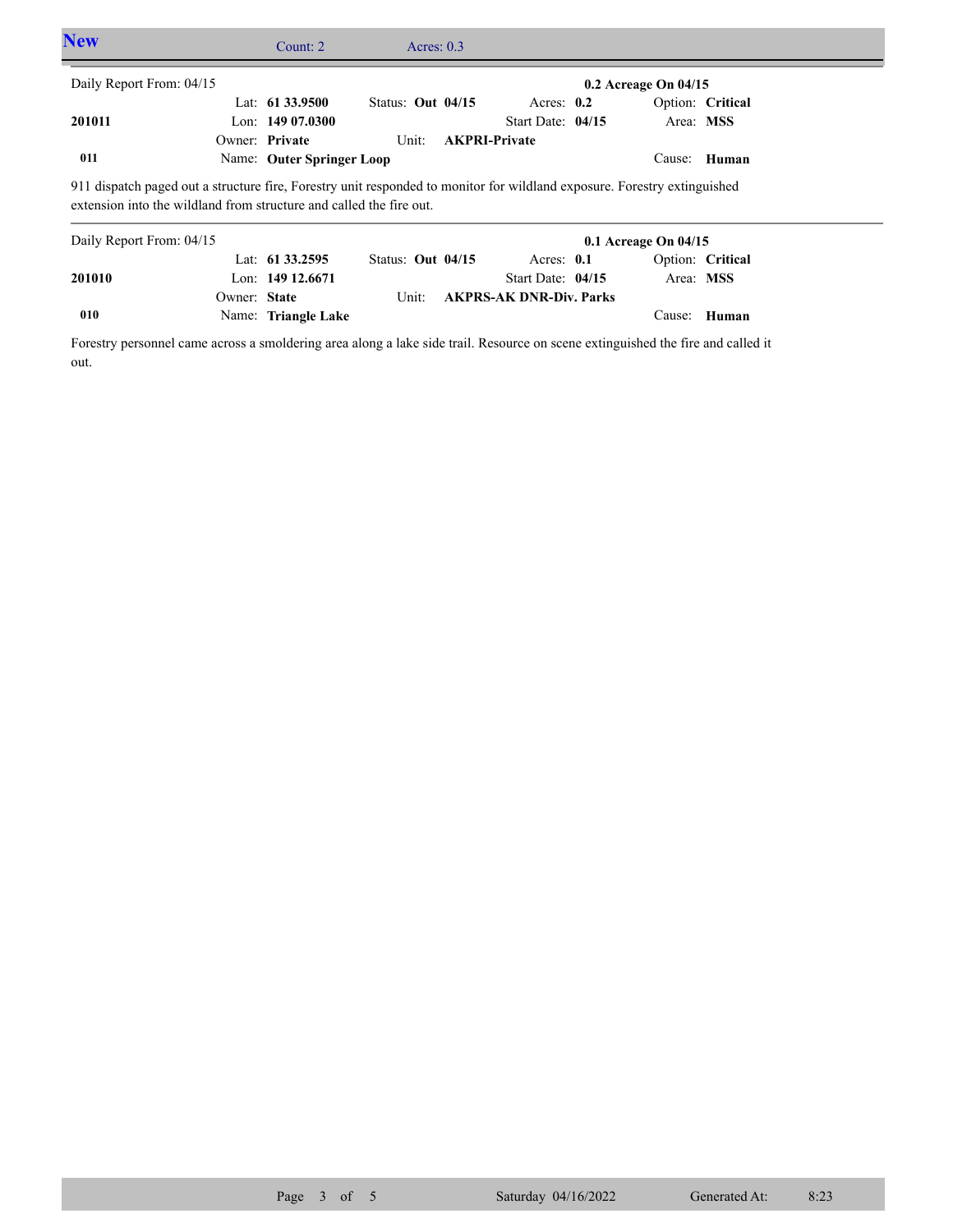| <b>Monitor</b><br>Acreage Change: 0.0<br>Acres: $0.3$<br>. :ount: |  |  |
|-------------------------------------------------------------------|--|--|
|-------------------------------------------------------------------|--|--|

**These fires are currently in monitor status. Monitoring schedules are based on defined timeframes, but are dependent on available resources, and weather conditions. When monitoring occurs, information will be updated.**

| Last Report: 04/14 |                     |               |                      | No Acreage Change Since 04/13 |  |
|--------------------|---------------------|---------------|----------------------|-------------------------------|--|
|                    | Lat: $59\,40.8880$  | Status: $U/C$ | Acres: $0.3$         | Option: Critical              |  |
| 203008             | Lon: $151\,24.3060$ |               | Start Date: $04/13$  | Area: <b>KKS</b>              |  |
|                    | Owner: Private      | Unit: -       | <b>AKPRI-Private</b> |                               |  |
| 008                | Name: Waterman      |               |                      | Cause: Human                  |  |